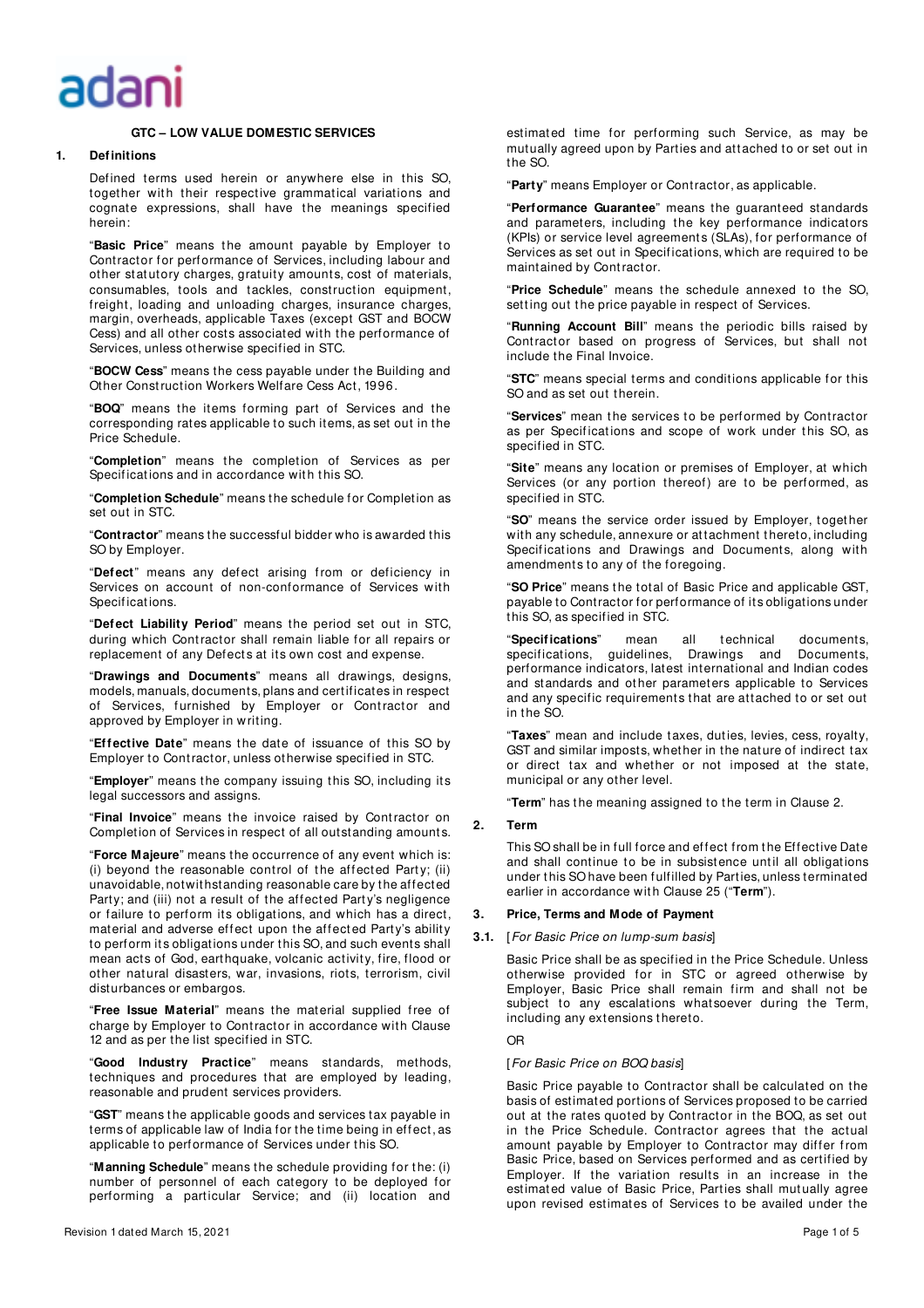# adar

BOQ and effect necessary amendments to this SO. Parties agree that unit rates quoted and accepted as per BOQ shall remain firm till Completion and shall not be revised under any circumstances till Completion, except as provided in STC or agreed otherwise by Employer.

**3.2.** SO Price shall be paid by wire transfer as per terms specified in STC and subject to deductions and/or withholdings required under applicable laws. Cont ractor shall raise Running Account Bills and/or the Final Invoice for claiming payment of the SO Price, in electronic format as may be prescribed under applicable law and specified in STC. Contractor shall ensure that all such invoices raised hereunder are correct and complete. Invoices issued in other manner shall be deemed to be invalid and shall not be eligible for any payments. Contractor shall also submit to Employer a no-claim certificate along with the Final Invoice, in accordance with STC. Any payment made by Employer shall not be deemed to constitute acceptance by Employer of Services or any part(s) thereof. No idling charges, down-time charges or other analogous charges shall be payable to Contractor for any reason what soever.

# **4. Taxes**

- **4.1.** Applicable Taxes on Services shall be specified in STC. Employer shall pay the applicable GST to Contractor at actuals, as per rates specified in the Price Schedule. Contractor shall: (i) deposit applicable GST; (ii) file returns and such other analogous statutory filings in respect thereto with the relevant government authorities, in accordance with applicable laws; and (iii) submit to Employer all relevant documentation evidencing such compliance and deposit of GST within three (3) days of filings and/or deposit. Employer shall be entitled to withhold payments due to Contractor under this SO, to the extent GST amounts are not deposited by Contractor with the government authorities, along with any interest, fine and/or penalty that may be levied under applicable laws, if Contractor fails to comply with this Clause 4.
- **4.2.** Contractor shall comply with all requirements stipulated under applicable laws in respect of deposit of Taxes. Any expenses suffered by Employer on account of Contractor's non-compliance with such applicable laws shall be to Contractor's account. Any new Tax or variation in rate of applicable GST on Services af ter t he Effective Date and up to scheduled Completion shall be to Employer's account. Any increase in rate of applicable GST or imposition of new Taxes during the period wherein Completion is delayed, for reasons not att ributable to Employer, shall be to Cont ractor's account.

#### **5. Location for Performing Services; Mobilisation**

Depending upon nature of Services and requirements of Employer, Contractor shall be required to perform Services from its premises, at Site or any other location as may be specified in STC. In addition to rendering Services from its premises, Contractor agrees to provide, from time to time, as may be required, sufficient personnel and other resources at Site, including any other premises as directed by Employer where any part of Services is required to be performed, in accordance with Clause 8. Contractor shall be responsible for mobilizing all necessary t rained personnel, equipment and other resources in order to complete Services as per the Completion Schedule. Unless otherwise specified in STC, Basic Price shall be inclusive of charges for mobilisation or demobilisation and Contractor shall not be entitled to any additional payment on account thereof.

#### **6 . Utilities and Facilities at Site**

**6.1.** Parties agree that, unless otherwise specified in STC: (i) Contractor shall, at its cost, be responsible for construction and maintenance of office and storage facilities at Site; and (ii) Employer shall be responsible for arrangement of water, elect ricity and other utilities for performing Services at Site.

**6 .2.** Contractor shall use energy efficient equipment, tools and machineries for performing Services and related activities and shall perform Services in a manner which would optimise energy consumption by Contractor.

# **7. Drawings and Documents**

Unless otherwise required by Employer, Contractor shall submit copies of Drawings and Documents to Employer for approval. Notwithstanding any consent or approval of Employer, Contractor shall be responsible for any discrepancies, errors or omissions in the Drawings and Documents and other particulars supplied by Contractor.

# **8 . Personnel**

- 8.1. Unless otherwise required by Employer, Contractor shall deploy such number and category of personnel as may be required for performance of Services in accordance with Manning Schedule. Notwithstanding the Manning Schedule, Employer reserves the right to issue instructions to Contractor to revise the number of personnel deployed for performance of any Service. If Contractor fails to or delays deployment of personnel in accordance with Manning Schedule or Employer's inst ructions, Employer shall have the right to deploy personnel at Contractor's cost.
- **8 .2.** Contractor shall be solely responsible for all personnel engaged for the performance of Services, without any recourse to Employer. The personnel shall possess suitable competence, ability, skill, expert ise, training and qualifications as is required for the performance of Contractor's obligations under this SO. Parties agree that Employer shall have no responsibility whatsoever for Contractor's personnel, subcontractors, vehicles and equipment, which may be engaged for the performance of Services under this SO. Employer reserves the right to require Contractor to cause removal or replacement of any personnel indulging in misconduct or acting in a manner which is non-compliant with this SO or prejudicial to health, safety, environment or the protection of the project.
- **8 .3.** Contractor shall require its subcontractors and personnel engaged in performance of Services to comply with this SO and relevant labour laws, including laws relating to employment, provident fund, minimum wages, prohibition of child labour, health, safety, welfare and immigration. Contractor shall, and ensure its subcontractors and personnel engaged in performance of Services shall, comply with human resources and indust rial relations requirements, as provided by the Employer. Contractor shall undertake background verification and screening for criminal records in respect of all personnel engaged for performance of Services.
- **8 .4.** Contractor shall be liable and responsible for all payments to its personnel, including salaries, wages, Taxes, allowances and other benefits in accordance wit h applicable laws. Contractor shall, at its own cost , make arrangements for the engagement of all personnel, local or otherwise, including their boarding, lodging and transport.

#### **9. Scope of Services and Work Program**

- **9.1.** Services to be performed by Contractor shall be as specified in STC. Contractor shall perform Services in accordance with Specifications and shall not perform any extra and/or additional work that is not a part of Services till such additional work is included within the scope of Services by way of an amendment to this SO.
- **9.2.** Unless otherwise specified by Employer, Contractor shall, within fifteen (15) days from the date of release of this SO, submit to Employer a detailed programme of performance of Services by Contractor, presenting the sequence in which Contractor proposes to schedule, program and perform all obligations under this SO. The program so submitted by Contractor shall be in accordance with the Completion Schedule. Contractor shall monitor progress of all activities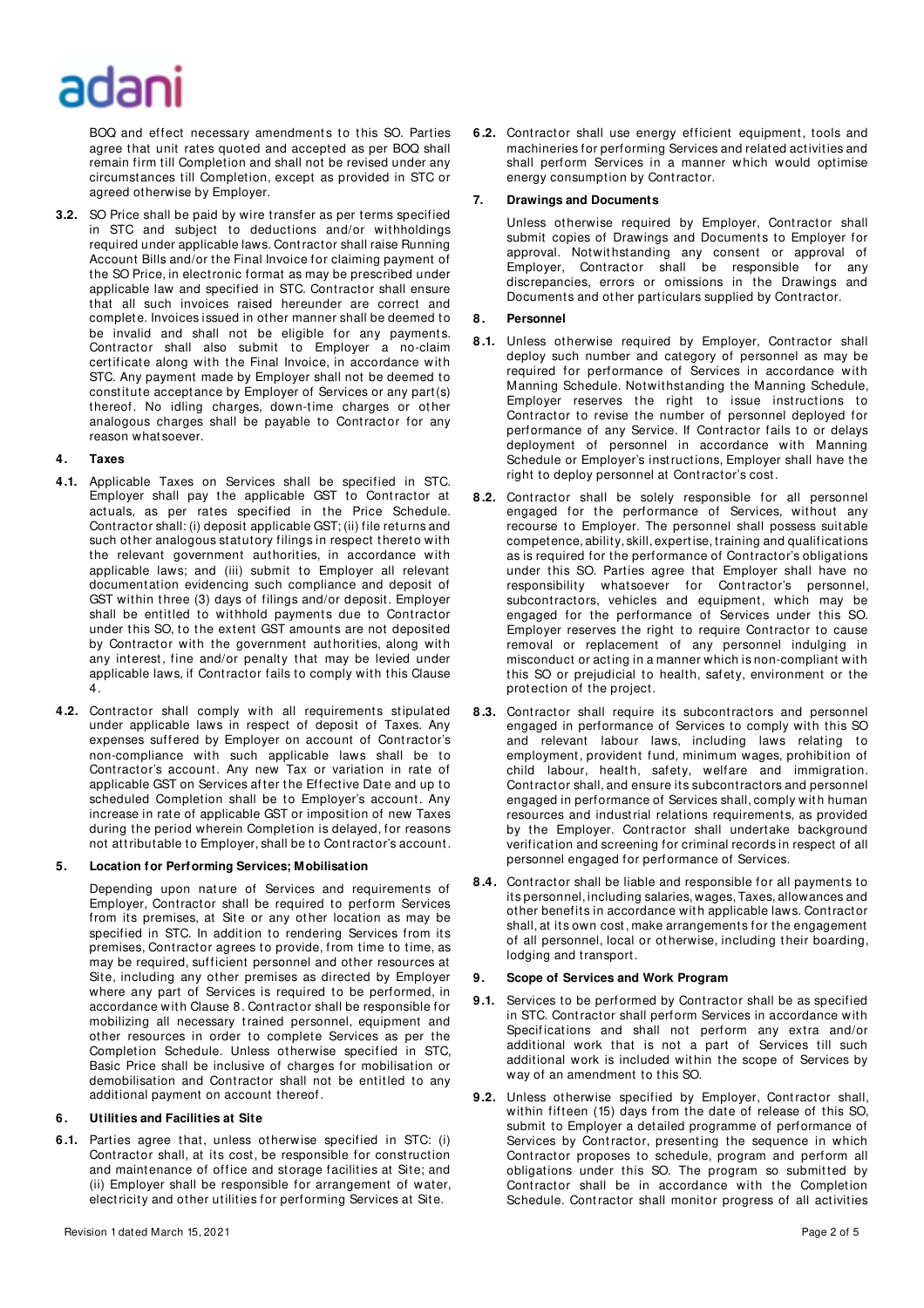# adar

specified in the programme referred to herein and submit a progress report to Employer on daily, weekly or monthly basis, as required by Employer.

### **10 . Quality Assurance and Performance Guarantees**

- **10 .1.** Contractor shall perform Services strictly in accordance with Drawings and Documents, Specifications, Good Industry Practice and all terms and conditions specified in this SO, as may be relevant. Cont ractor shall also strictly follow all quality assurance or quality control plans and procedures as approved by Employer for Services. Contractor shall, if applicable, ensure compliance of Services with Performance Guarantees, as may be specified in the SO, and shall maintain such Performance Guarantees at all times during the Term.
- **10 .2.** Non-compliance of t his Clause shall lead to non-acceptance of Services and render Contractor responsible for payment of any costs or damages that Employer may impose upon on Contractor for the same.

# **11. Insurance**

Unless otherwise specified in STC, Cont ractor shall procure at its cost , all insurances required to be obtained by Contractor in terms of applicable law, including workmen's compensation, employees' state insurance, public liability insurance, transit insurance and insurance for all its employees, equipment, vehicles, and ot her asset s engaged in the performance of Services. The Employer's lenders (where required by Employer) shall be designated as 'loss payees' in insurances obtained by the Cont ractor under this SO.

# **12. Free Issue M aterial**

- **12.1.** Employer may supply Free Issue Materials to Contractor, as set out in STC, from its stores. Contractor shall take possession of such Free Issue Materials and transport the same from Employer's stores to Site. Upon taking possession of Free Issue Materials, Contractor shall be responsible for safe custody and transport of such Free Issue Materials and maintenance of accounts in respect of Free Issue Materials.
- **12.2.** Contractor shall submit a consumption statement for Free Issue Material along with each Running Account Bill and/or Final Invoice raised, as the case may be, in a format as may be specified by Employer, which shall tally with the balance Free Issue Material and scrap available with Contractor. Employer reserves the right to withhold payment in case the reconciliation statement is not submitted to the satisfaction of Employer. On Completion, surplus Free Issue Material shall be returned by Cont ractor to Employer's stores, at the risk and cost of Contractor.
- **12.3.** Other than the limits for permissible wastage as prescribed by Employer, including ret urnable scrap (if any) for specified Free Issue Materials, no wastage shall be allowed for Free Issue Materials. Employer shall have the right to recover the landed cost (i.e. cost plus freight and Taxes) incurred by Employer in respect of any Free Issue Material consumed in excess of the theoretical consumption (including permissible wastage and ret urnable scrap generated theref rom), from the amounts due and payable to Cont ractor.

#### **13. Compliance with Applicable Law and Site Regulations**

**13.1.** Contractor shall and shall ensure that its subcontractors and their respective personnel abide by applicable laws relating to performance of Services, including environmental laws and laws pertaining to health and safety. Contractor shall take necessary care that all Services are performed with minimum possible impact on the environment (including avoidance of non-biodegradable materials) and local communit y, in respect of land and occupant s affected by or adjacent to Site or such other location where Services are being performed. Contractor shall, as a part of performing its obligations under this SO, ensure responsible business management pertaining to environmental, social and governance related matters and shall further comply with policies, codes and guidelines, as may be notified by Employer to Contractor in this regard and as per applicable laws.

- **13.2.** Contractor shall comply with the specific rules and regulations (including safety regulations) to be observed during performance of Services and while Contractor is at Site, as provided by Employer. Contractor shall ensure that its agents, labourers and personnel also comply with the said rules and regulations, which shall include rules in respect of security, safety of the property, facilities, assets and people at Site, gate control, sanitation, medical care and fire prevention.
- 13.3. Contractor shall strictly comply with standard safety norms, rules and regulations prevalent in the industry and 'code of conduct' published on Employer's website while performing its obligations under the SO. Contractor shall be responsible for any damage or injury to persons or property of Employer or third parties caused due to act s or omissions of Contractor while performing Services under this SO.

# **14. Permits and Licenses**

Contractor shall obtain and maintain all necessary authorisations and clearances, including all visa, work permits and other immigration requirements, which may be required to be obtained and maintained under applicable laws. Contractor shall maintain all records and regist ers as per the provisions of applicable labour laws and shall be solely liable for any consequences arising out of non-compliance with applicable laws by itself or by its subcontractors, agents or personnel. Any incidental expenses for complying with applicable laws shall be borne by Contractor.

# **15. Logistics and Transportation**

- **15.1.** If Contractor, as a part of Services, is responsible for the transportation of any consignment, it shall arrange for the type and number of vehicles for such consignment in accordance with the consignment note issued by the transporter, Specifications and other requirements of Employer. All vehicles deployed shall be roadworthy and in accordance with the quality requirements prescribed by Employer. Contractor shall, in the course of transporting consignments, be responsible for its safe custody and care, and shall provide Employer with periodic updates and reports on the status of such consignments. Unless otherwise specified in STC: (i) transhipment of consignments shall not be permissible; and (ii) detention, demurrage, storage and any other analogous charges shall not be payable to Contractor. All routes to be utilised for transportation of consignments shall be mut ually agreed upon by Parties.
- **15.2.** If required by Employer, Cont ractor shall also be responsible for port and customs clearance, handling, loading, unloading and storage of the consignment being transported, in accordance with the terms of this SO. If applicable, Contractor shall also be responsible for generation of e-way bill in accordance with the provisions of Central Goods and Services Act, 20 17 ("**CGST Act**") and Central Goods and Services Tax Rules, 20 17 ("**CGST Rules**"), as well as for any extension, amendment and cancellation thereof. Employer shall provide the required details to Contractor in this regard, upon request. Contractor shall ensure that correct, valid and complete documentation, required as per applicable law for clearance, transit and safe and proper carrying of consignments, including copies of e-way bill, bill of lading, bill of entry and lorry receipt (as applicable), is obtained and available with Contractor at all times. Any fine levied upon Employer due to Contractor's failure to carry such documentation or noncompliance with CGST Act, CGST Rules or the terms of this SO, shall be recovered from Contractor at actuals.

#### **16 . Inspection and Acceptance of Services**

**16 .1.** Employer shall be entitled to inspect , audit and review at all times the performance of Services at any and all places where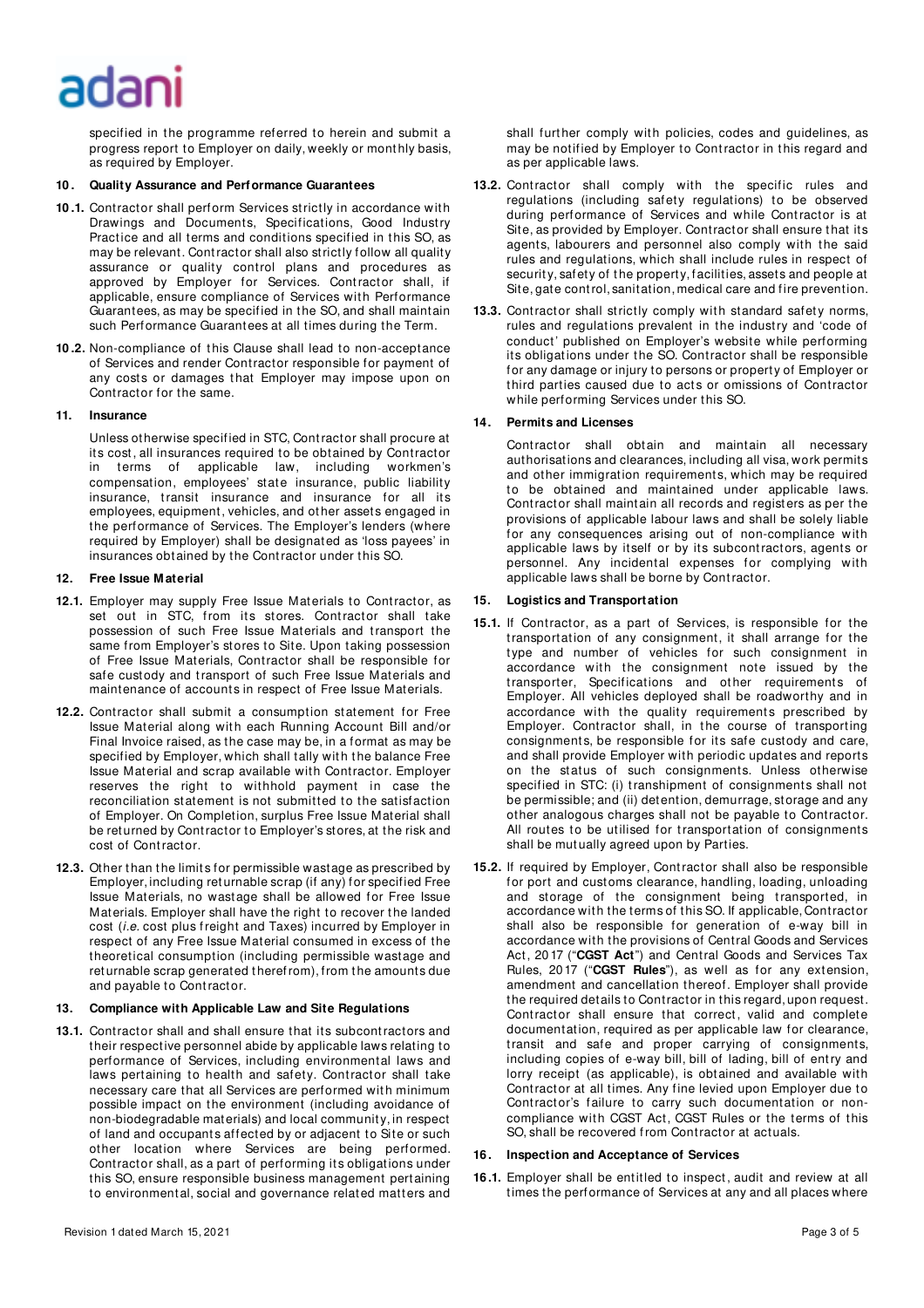# adar

such Services are to be, or are being, performed. Employer reserves the right to appoint a t hird party inspector or its own representative for inspection of Services. Contractor shall provide all assistance to Employer in inspection of Services, including but not limited to furnishing inspection reports and test cert ificates to Employer, as may be applicable.

**16 .2.** Employer reserves the right to reject Services, in part or in full, that are non-compliant with Specifications and terms of this SO, and shall inform Contractor of Employer's determination in writing. Employer shall have the right to adjust the SO Price in proportion to Services rejected. No claim by Contractor in respect of such rejection shall be entertained. Contractor shall rectify any Defects or deficiencies, at its own cost and risk, within a timef rame advised by Employer.

# **17. Title and Risk**

Unless otherwise specified in STC, title and proprietary interest in the works created pursuant to performance of Services, including any Drawings and Documents, shall become the property of Employer, on the earlier of: (i) Completion; or (ii) payment of SO Price by Employer. The risk and care of works during the performance of Services shall be with Contractor from Effective Date and shall pass to Employer upon Completion.

# **18 . Deficiency in Services and Defect Liability**

Contractor shall be liable and shall keep Employer indemnified for any deficiencies, error or omissions in Services performed by it, whether or not Employer has approved the same. Any: (i) deficiencies, errors, omissions or inadequacies found in such Services during the Term; and/or (ii) Defect found in works or items created, while performing Services during Defect Liability Period (if applicable), shall be promptly repaired, reperformed or otherwise made good at Contractor's cost.

# **19. Contractor's Liability for Failure to Perform**

In case Contractor fails to perform Services in accordance with Specifications and Completion Schedule, including its obligations under Clause 18 or the SO is terminated in accordance with Clause 25, then without prejudice to any other rights that Employer may have under applicable law or this SO, Employer shall have the right to complete Services by itself or appoint another contractor to perform or complete Services, at Contractor's cost and expense.

#### **20 . Representations, Warranties and Covenants**

Contractor represent s, warrant s and covenants with Employer that: (i) it has full power and authority to execute and deliver this SO; (ii) the execution, delivery and performance of this SO by Contractor does not and shall not conflict with or result in breach of any applicable laws; (iii) Services performed hereunder shall be executed in a timely manner with due care and diligence, and shall be fit for the purposes and uses intended in accordance with Specifications, Good Industry Practice and this SO; (iv) it has requisite skill, knowledge, expertise, experience, personnel, financial and technical capability and adequate infrastructure to successfully perform all Services in accordance with this SO; and (v) it is fully aware of and shall comply with all applicable laws which must be complied with during the performance of Services.

# **21. Intellectual Property Rights**

Contractor represents and warrants that the performance of Services do not, and shall not, infringe any patent, utility model, design, trademark, copyright or other intellectual property right of any third party. The title and license to all designs, Drawings and Documents, inventions and discoveries made by Contractor while performing its obligations under this SO and other project related developments, shall be vested in Employer, and Employer shall be entitled to copy or reproduce Contractor's Drawings and Documents and other information furnished by Contractor in this regard for the purpose of which they are intended, without requiring Contractor's permission.

# **22. Indemnity**

Contractor shall defend, indemnify and hold harmless Employer, its employees and officers f rom and against any and all suits, actions or administ rative proceedings, claims, losses, damages, costs and expenses of whatsoever nature, which Employer may suffer, as a result of: (i) any infringement or alleged infringement of intellectual property rights of a third party; (ii) any fraud, gross negligence, wilful misconduct or illegal acts or omissions of Contractor; (iii) non-compliance with applicable laws by Contractor; or (iv) injury to or death of any person or damage to or loss of property of any parties caused by any act or omission of Contractor or Contractor's personnel.

# **23. Limitation of Liability**

The aggregate liability of either Party under this SO shall not exceed SO Price, provided that the limitation shall not apply to: (i) any obligation of Contractor to rectify Defects or deficiencies in or arising from Services; or (ii) any liability pursuant to Contractor's obligations set out in Clauses 21, 22 and 28.

# **24. Force M ajeure**

Each Party shall be excused from performance of their obligations under this SO and shall not be considered in default with respect to any obligation hereunder, if and to the extent that a failure of, or delay in performance is due to an event of Force Majeure, provided that the affected Party shall give notice of such event of Force Majeure to the other Party as a precondition to claiming relief for Force Majeure, as soon as reasonably practicable, but not later than seven (7) days after the date on which it knew or should reasonably have known of commencement of the event of Force Majeure. To the extent not prevented by an event of Force Majeure, the affected Party shall: (i) continue to perform its obligations under this SO; and (ii) use reasonable efforts to mitigate the effect of any event of Force Majeure.

#### **25. Termination**

- **25.1.** Employer reserves the right to terminate this SO either in part or full, by giving seven (7) days' written notice to Contractor: (i) for convenience; (ii) in the event any proceeding is instituted against Contractor seeking to adjudicate Contractor as bankrupt or insolvent, and such proceeding has not been withdrawn or dismissed within ten (10) days of such institution; or (iii) in case of breach by Contractor of its obligations under t his SO. No claim shall lie against Employer towards any losses suffered by Contractor in this regard.
- 25.2. Upon such termination, Contractor shall: (i) cease all further work, except as may be specified by Employer; (ii) settle all outstanding payments in relation to this SO to any third parties; (iii) terminate its engagement of personnel in relation to this SO; and (iv) remove from Site any wreckage, rubbish and debris of any kind and leave the whole Site in a clean and safe condition, including performing any obligation pertaining to handover as may be required pursuant to Clause 25.3. Employer shall pay to Contractor only the amounts due and payable for Services properly completed as on the date of termination, and any determination made by Employer in respect of completed Services shall be final and binding on Contractor. Any terms that by their nature survive termination of this SO shall remain in effect until fulfilled, and apply to successors and assigns of Parties.
- 25.3. In the event Services are of a continuing nature, Employer may require Contractor to, prior to expiry of Term or upon a notice of termination (as the case may be), provide necessary and appropriate assistance so as to allow Services to continue without interruption and to facilitate the handover and transition of Services from Contractor to Employer or any